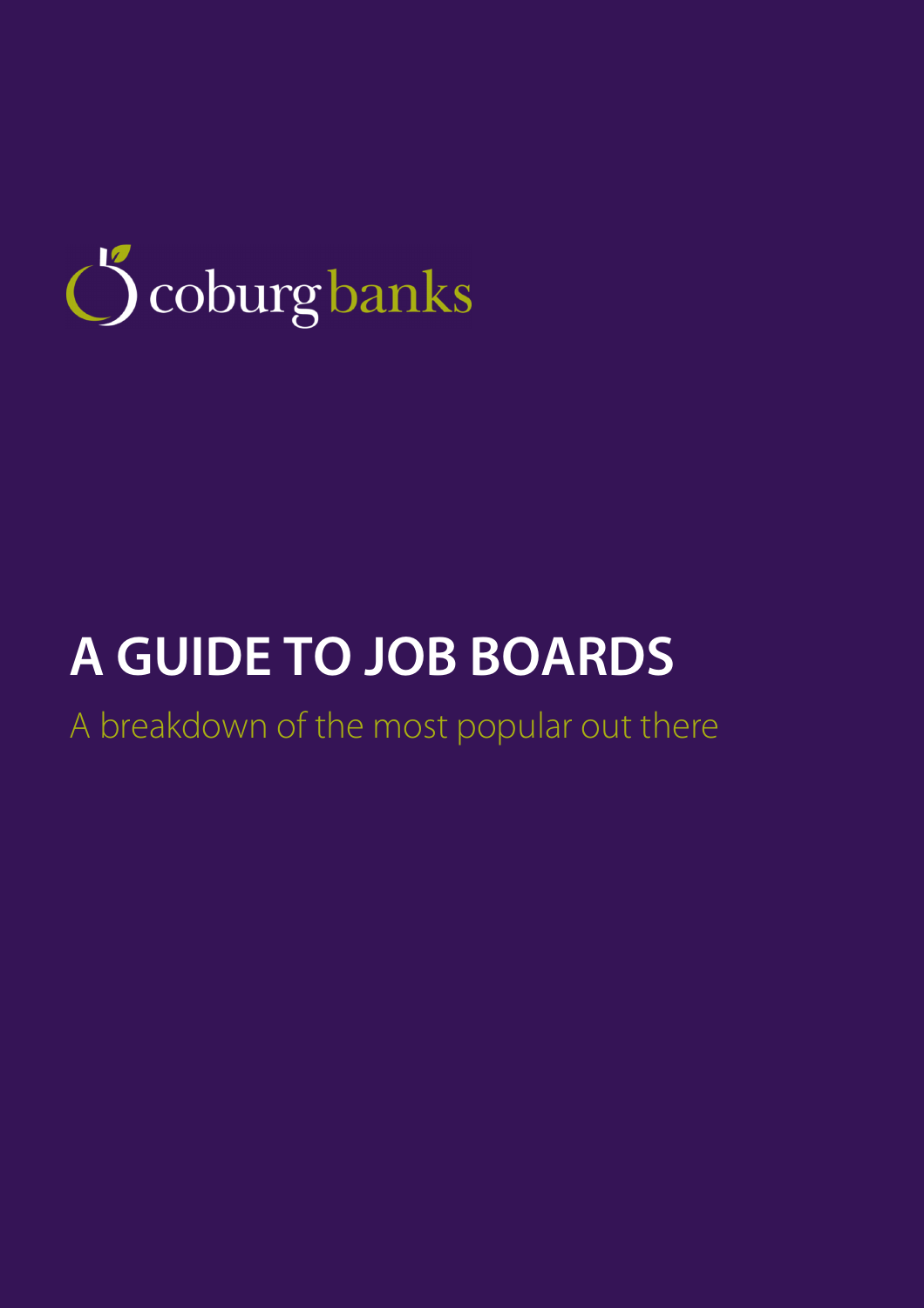## coburg banks

# Choosing the right job boards for you.

### Ok – so this causes a problem for a lot of people: *Which job boards are the best?*

In truth there's no right answer. Some are huge, very popular and cover most vacancies, others are niche job boards that may specialise in your area.

The trick is to search on all of them that are relevant, and for ones that are really relevant, to register on them so that they can get in touch with you if any suitable jobs go live.

We've broken down some of the most popular job boards out there so that you can have a look and see if there's any you've missed.

It's not an exhaustive list and is correct at the time of writing, but it gives you an idea of what's out there.

The list includes all the major sites you'd have heard of, including **Jobsite**, **Total Jobs**, and **Monster**, as well as a number of niche and sector specific sites that you might not.

Good luck with the job search!

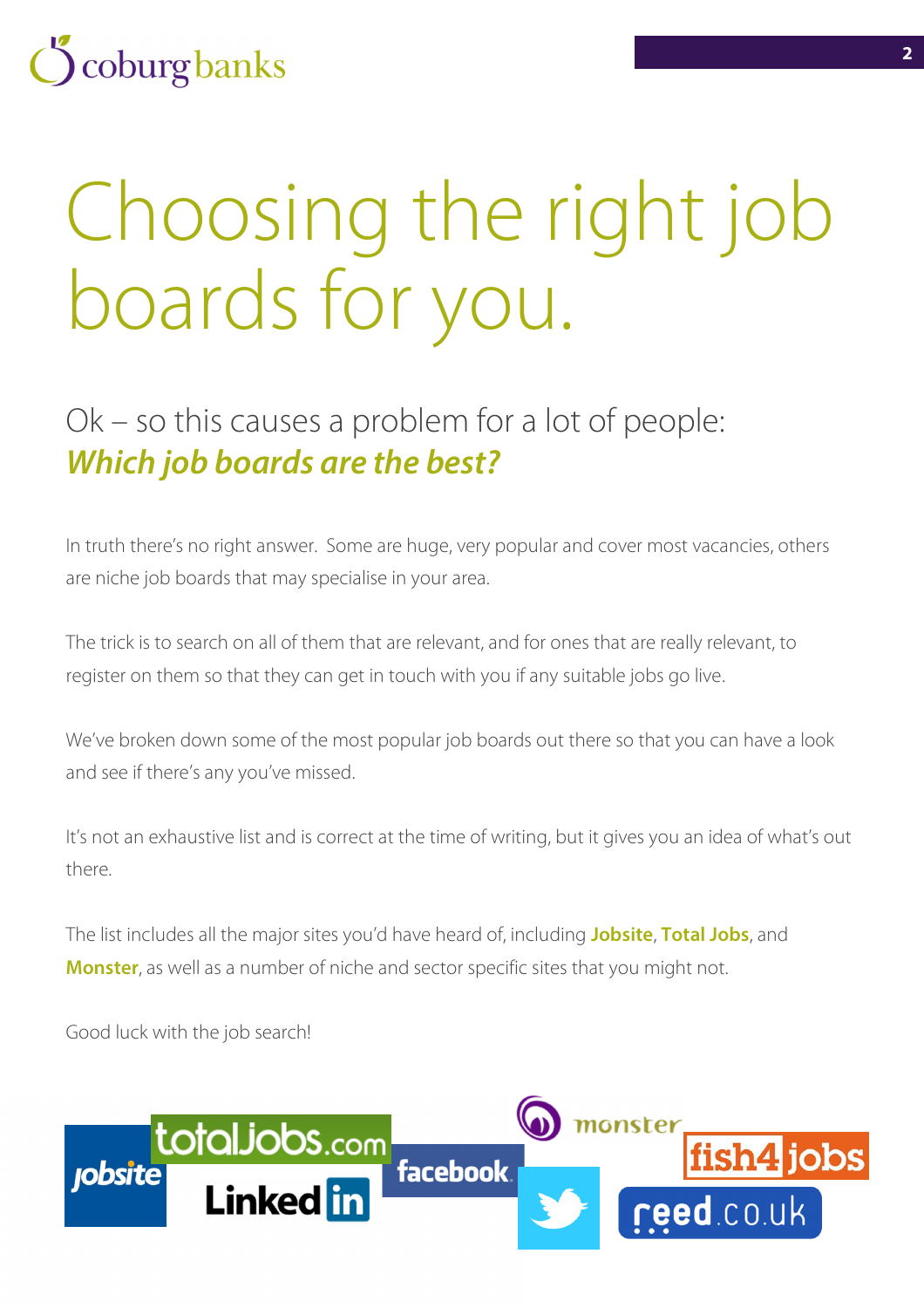## coburg banks

#### **GENERIC JOB BOARDS:**

- CareerBuilder
- Careers & Jobs UK
- CV Library
- Fish 4 Jobs
- Indeed
- Job & Talent

#### **NICHE JOB BOARDS:**

#### **ACCOUNTANCY:**

- GAAPWeb
- My Accountancy Jobs
- **Careers in Audit**
- **Careers in Practice**
- **•** Accountancy Age
- Accountancy Job Board
- Just Accountancy Jobs

#### **ADMINISTRATION:**

- Office Recruit
- SecRecruit

#### **CONSTRUCTION:**

- **Just Construction**
- RecruitConstruction
- Careers in Construction
- Building4Jobs
- **CareerStructure**
- Construction News Portal

#### **ENGINEERING:**

- Engineer Board
- **•** Engineer Jobs
- Just Engineers
- **•** Career Engineer

#### **FINANCIAL SERVICES:**

- Euromoney Jobs
- Retail Financial Careers
- eFinancial Careers
- **•** Banking Jobs
- Job Centre Plus
- Jobs.co.uk
- **JobSearch**
- Jobs Today
- Jobsite
- LinkedIn
- City Jobs
- Online Insurance Jobs

#### **GRADUATE:**

- Target Jobs
- Just 4 Graduates
- Milkround
- Graduate Jobs
- The Graduate
- Employment 4 Students

#### **HEALTHCARE:**

- Community Care
- Staff Nurse
- Great Social Care

#### **HR:**

- HR in Motion
- $\bullet$  InHR

#### **IT:**

- BCS Recruit
- Computing.co.uk
- The IT Job Board
- Jobserve
- Purely IT
- CW Jobs
- **•** Computer Weekly
- TechWeek Europe
- The Cisco Learning Network

LootRecruit

**3**

- · Planet Recruit
- Reed
- Simply Hired
- Total Jobs
- **•** Twitter

#### **RETAIL:**

- Retail Week
- In Retail

#### **SALES & MARKETING:**

- Marketing Job Board
- **•** Marketing Week
- **Senior Sales Jobs**
- Simply Sales Jobs
- **•** Brand Republic

#### **MISCELLANEOUS:**

- Top Language Jobs
- The Grocer
- Execs on the Web
- Careers in Logistics
- **•** Hotelier International
- eMed Careers
- ICS Jobs
- InCatering
- **•** Just Utilities
- Legal Prospects
- The Caterer
- Aviation Jobs
- Public Sector Jobs
- PR Week
- DesignJobsBoard RecJobs

• Travel Jobsearch Touch Oil & Gas

TelecomsJobSource